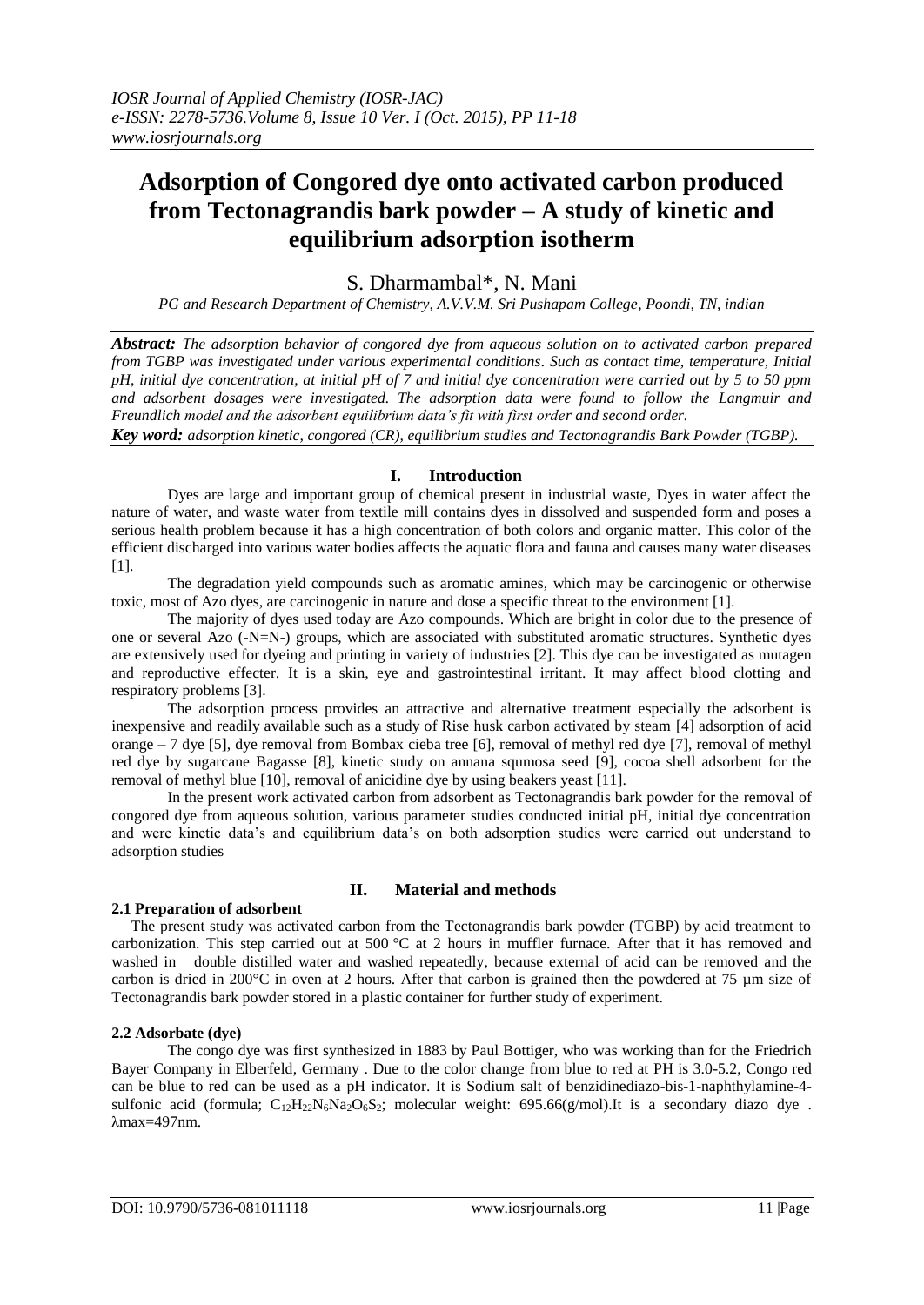

Structure of Congored

#### **III. Batch adsorption experiment**

 These experiments were conducted at different adsorbent dosages 2 to 12 mg/L with 50 ml/L dye solution with the initial concentration 5 to 50 ppm. The mixture was agitated at 750 rpm at 30°C. initial equilibrium reached to the concentrated congored dye(CR).The dye solution determined using a colorimeter, The maximum wavelength 500nm, The concentration attained in the adsorbent phase(qe.mg/g) was calculated by using Equation (1):

%Removal =  $(C_0 - C_e) / C_0 \times 100$  (1)

Where Co and Ce are the initial and equilibrium concentration of the dye (mg/L) respectively.

## **3.1 Effect of the Initial dye concentration**

 Fig. (1) shows that the effect of initial congored dye concentration on the adsorption of Tectonagrandis bark powder at 5 ppm to 50 ppm and 7pH,where adsorbent dosage fixed with 15mg/L at 30°c, An increasing initial dye concentration leads to a decreased adsorption capacity Fig. (1) shows the dye adsorbed to achieve equilibrium adsorption within 60 min the graph is plotted at % removal Vs initial dye concentration.



Fig. (1) effect of initial dye concentration of CR dye adsorption dose 15mg/50ml; 7pH at 1hours

# **3.2 Effect of adsorbent dose**

 The effect of adsorbent dose was studied by agitating of different adsorbent dosages (20mg to 12mg/L), and the particle size 75µm of Tectonagrandis bark powder and 50ml (congored dye) 20ppm dye concentration using water bath shaker at 30°c . This experiment conducted with 7PH, agitating was provided for 60min contact time at a constants agitating speed of 120rpm.it shows at Fig. (2).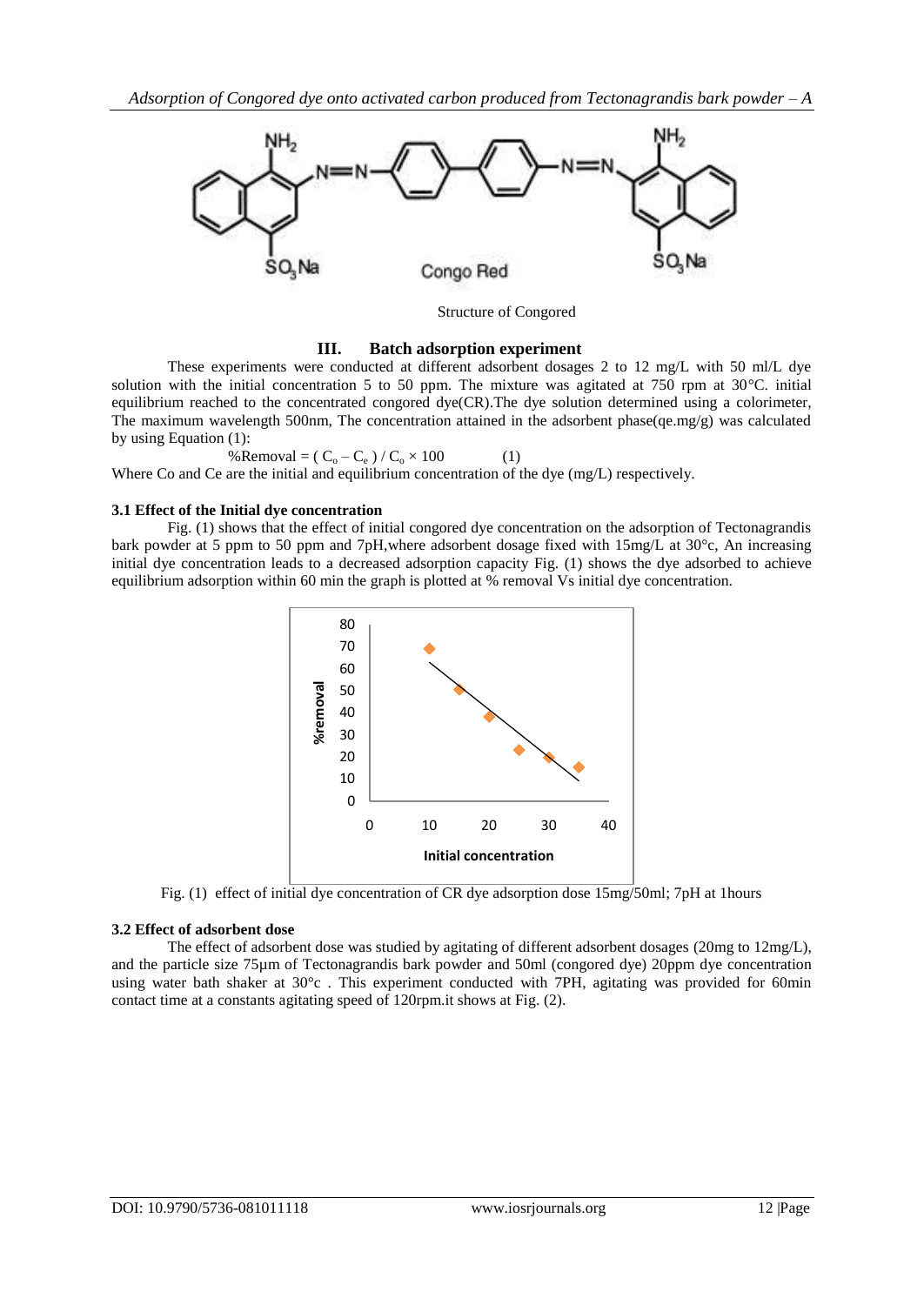

Fig. (2) effect of adsorbent dose on the adsorption of congored dye 20ppm, contact time-60min, pH=7; Tem30°c using Tectonagrandis bark powder.

## **3.3 Effect of Temperature**

 The effect Temperature was conducted at the range of 20*°*c to 60°c.The adsorbent dosage 15mg/50ml of TGBP AND 50ml of congored dye solution (5 to 50ppm) using water bath shaker to 20°c to 60°c the experiment conducted with 7 pH, agitating was provided at 1 hours.

## **3.4 Effect of pH**

 These experiments were conducted at various pH 3, 5,7,9,11,13. This range can be maintained from acetic and alkaline medium by using the amount of 0.01 HCl and NaoH is added. The initial pH of stock solution 7.37 in 1000ppm dye solution from the present work the adsorption of congored at low pH range 3 to 7, the % removal was increased (86.66) and the higher pH 7 to 13 the % removal decreased, because of deprotonation of surface of electron diffusion. The resulting the adsorption shows Fig(3).The graph is plotted initial pH Vs after pH.



Fig (3) effect of pH on Removal of CR=15mg/50ml; Time-1hours.

#### **3.5 Effect of ZPC**

 In this present study a very important method is used to determine Zpc of adsorbent. The point of Zero charge (ZPC) is defined as the pH at which the surface of adsorbent has neutral charge. The pH zpc adsorbent depends on several factor such as the nature of crystallinity impurity constant Temperature degree of adsorption of H+ and OH-, and therefore it must vary adsorbent , These study the adjusting the pH can using 0.01mol/L Hcl and NaOH. The 15mg of adsorbent dose was added 15ppm of CR dye solution (50ml), after the pH stabilized (at 24 hours).The final pH is noted, the graph is plotted initial pH and after pH was used to studied to determined Zpc of activated carbon. The initial and final pH values were equal as shown Fig (4). This point taken as pHzpc..In this study pHzpc was found to be 7.00.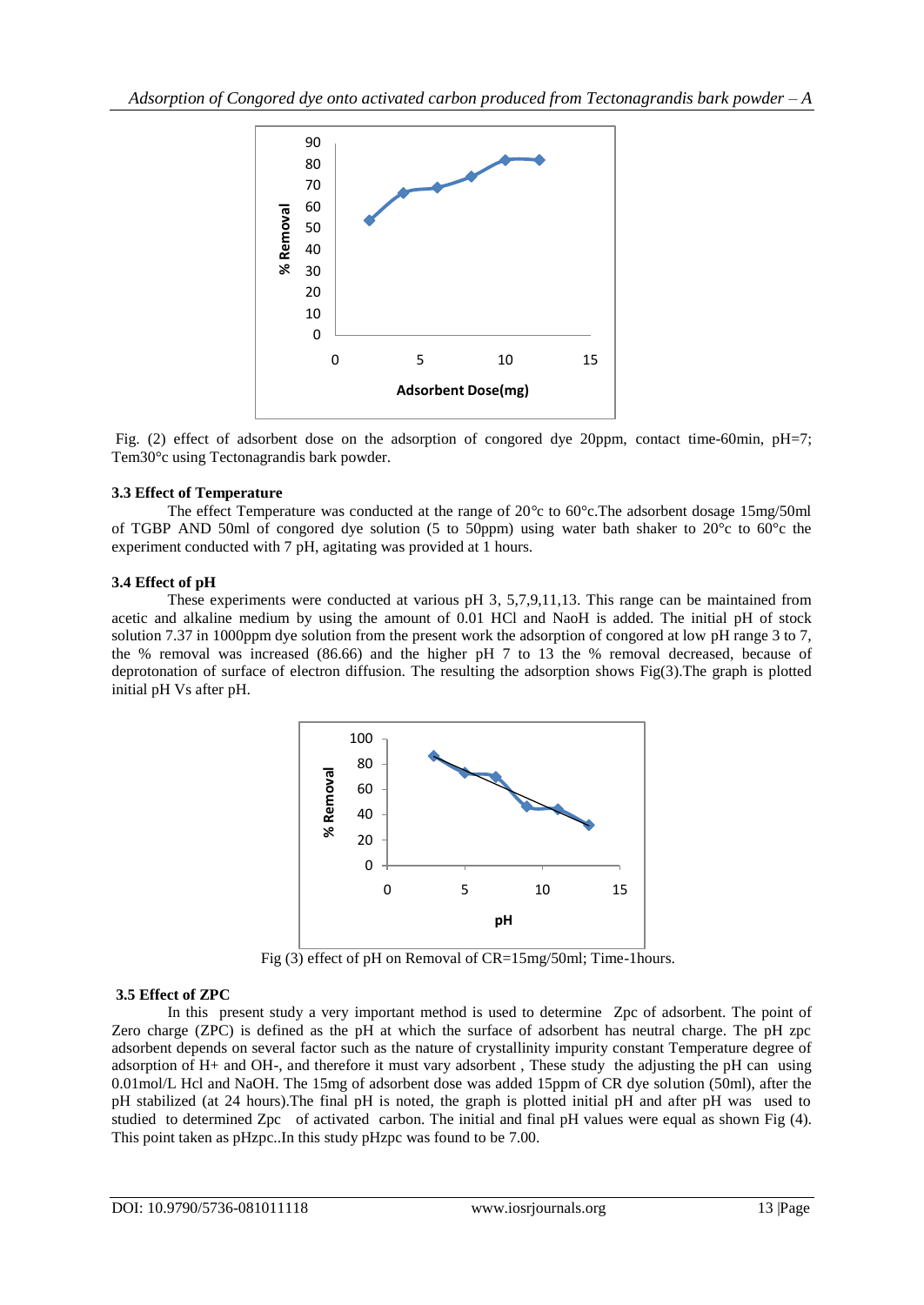

Fig(4) Effect of pH of CR=15ppm/L ; 1 hourse ; dose 15mg/50ml

# **3.6 Effect of contact Time**

 The effect of contact time was studied to determine the time taken by adsorbent to reach equilibrium. The experiment taken from various concentrations of 5 to 50ppm/L at 7pH adsorbent dosages fixed with 15mg/L. The adsorbent gradually increased to10 to 40 minutes in all condition then equilibrium data are collected in 50 to 60 minutes was efficient to achieve equilibrium and adsorption did not change with further increasing the contact time therefore uptake the adsorbed dye concentration. The end of 50 minutes the equilibrium values are given, This values are respectively show in the figer. (5).



Fig(5) Effect of contact Time CR Dose15mg/50ml; pH=7

# **IV. Adsorption Kinetics**

 The adsorption kinetics data were processed to study the dynamics of the adsorption process in expression of the order of rate constant kinetic data were analyses with the pseudo first order and pseudo order kinetic model to CR dye adsorbed on to TGBP.

# **4.1 pseudo first order modal**

Lagergren proposed a pseudo first order kinetic model from the equation(2):

$$
log\mathbb{E}(qe - qt) = log qe - \frac{k}{2.303}t\tag{2}
$$

Where qe is the amount of dye adsorbed (mg/l) at equilibrium time, qt is the amount of dye adsorbed (mg/L) at Time (min). K is the equilibrium constant of first order adsorption (1/min).

 Pseudo first order adsorption process (min-1). Figures (6,7, 8) show the plot of linearzed from of pseudo first order at all concentration study. The slopes were taken from the intercept of plot log (qe-qt) and time. It is used to determined the first order rate constant K and equilibrium adsorption density qe noted table: 1 for different concentration of CR dye (10, 15, 20,) ppm on TGBP.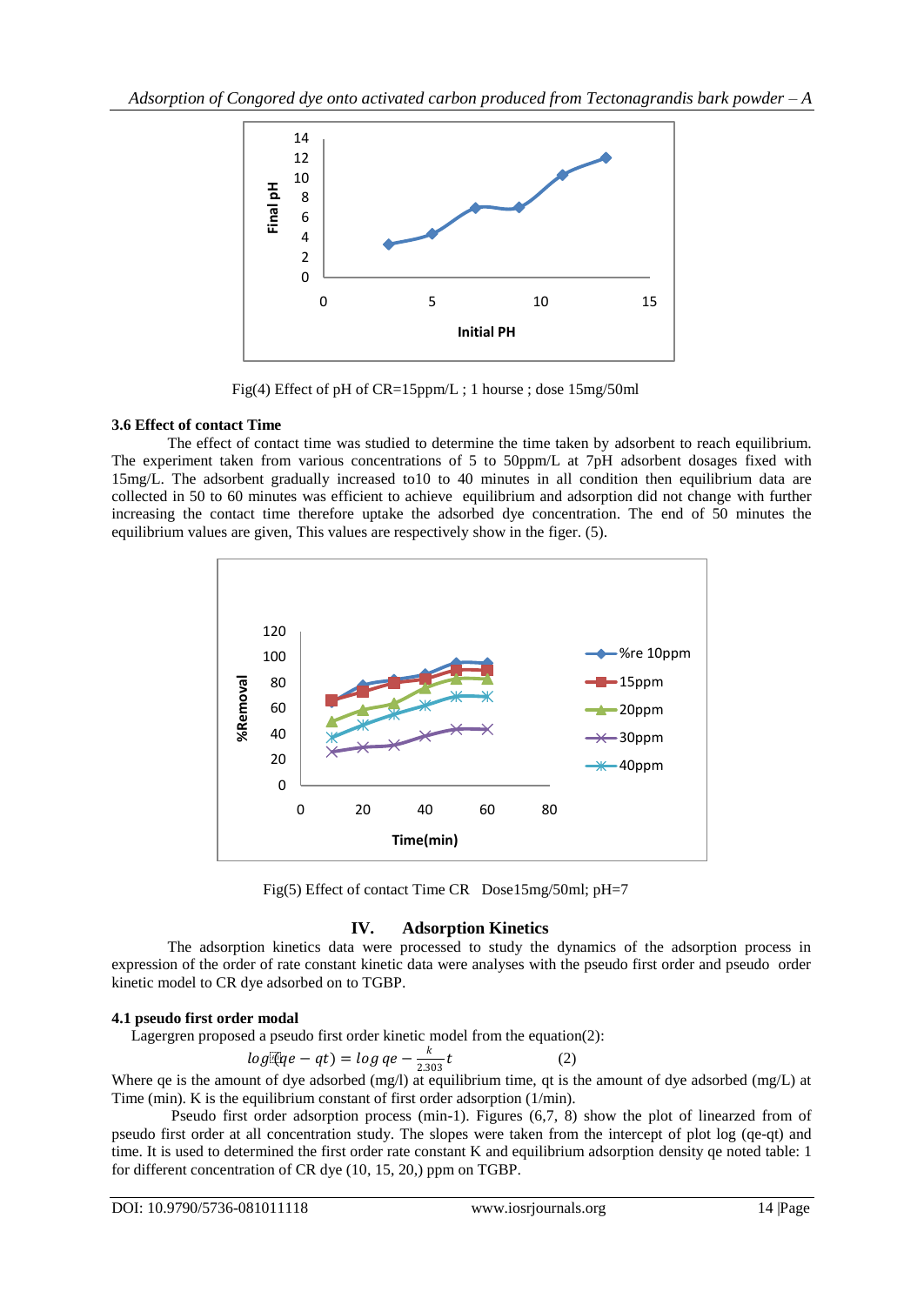

Figure. (7,8,9) -pseudo –first-order Kinetic for CR on Tectonagrandis bark powder

 The comparison of results with correlation–co- efficient is shown Table (1). The R2 is approximately (0.981, 0.991, 0.982).The theoretical qe values obtained from pseudo first order kinetic model to give reasonable values. It suggests that this range adsorption system found in first order reactions.

Table (1) K values of CR dye from pseudo first order kinetic for 15,20,25ppm using Tectonagrandis bark

| Initial dye concentration (ppm) | K value $min^{-1}(x10^{-3})$ | $R^2$ value |
|---------------------------------|------------------------------|-------------|
|                                 | ה ה                          | 0.981       |
|                                 | U. I J                       | 0.991       |
| 20                              | $_{0.18}$                    | 0.982       |

#### **4.2 The pseudo sound-order Kinetic model**

 The pseudo second order kinetic model which is based on the assumption that chemisorptions is the rate- determining step can be expressed as equation(3):

$$
t/q_t = 1/K q_e^2 + t/q_e \tag{3}
$$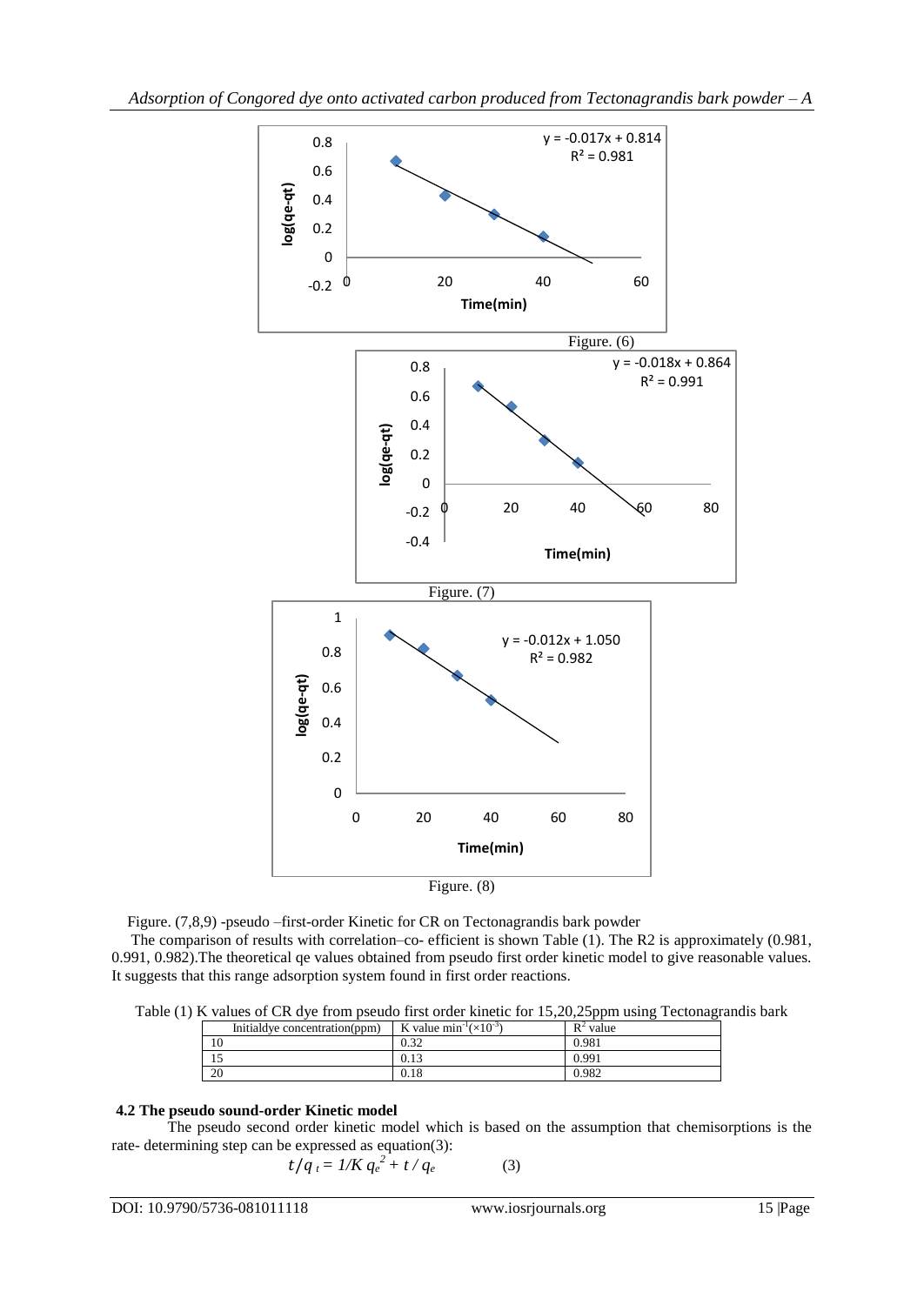Where  $K_2$  is pseudo second order rate constant (g mg<sup>-1</sup> min<sup>-1</sup>). The straight line for pseudo second order model was obtained and it indicates the applicability of this Kinetic model .The second order rate constant K2 values were calculated from the slop of the line in Figure (9). The pseudo second order reaction rate model adequately described the kinetics of dye adsorption with high correlation co efficient for all range of dye concentration .The best result obtained from the second order kinetic model. The correlation co efficient for second order kinetic model obtained in 1.The qe values is also very well with the experimental data's. These results indicate that the adsorption of system studied belongs to the pseudo second order kinetic model. The respective values are given in the Table2. The similar phenomena are also observed in adsorption of CR dye on Tectonagrandis bark powder.



Figure(9) effect of pseudo second order Kinetic for CR on to  $TGBP : pH=7$ ; Doss=15mg/50ml; Using 15ppm

| Table 2 Kinetic constant for CR on TGBP |  |  |
|-----------------------------------------|--|--|
|-----------------------------------------|--|--|

| Initial concentration (ppm) | 15PPM |  |
|-----------------------------|-------|--|
| $Q_{eq}(exp)$ (mg/g)        | 0.998 |  |
| K $(min^1)\times 10^{-3}$   | 5.84  |  |
|                             |       |  |

#### **V. Equilibrium study**

 Adsorption isotherm can amount of solute adsorbed per unit of adsorbent as a function of equilibrium concentration in bulk solution of constant time. It can be applied to Langmuir and Freundlich as follows. Langmuir isotherm

 This type of adsorption isotherm based on monolayer of adsorption surface of carbon adsorbed on congored dye and can be explained in linear form of equation(4):

$$
C_eq_e=1/Q_0 \quad b+c_e/Q_0 \tag{4}
$$

Where Ce is equilibrium concentration of dye solution ,qe is amount of adsorbed at equilibrium(mg/g), $Q(mg/g)$  and b is Langmuir constant .It represents the monolayer adsorption capacity .The plot of Ce/qe Vs Ce gives straight line of slope 1/Qo and intercept 1/Qob. show fig. (10).



Doss15mg/50ml; pH=7; Time 60 min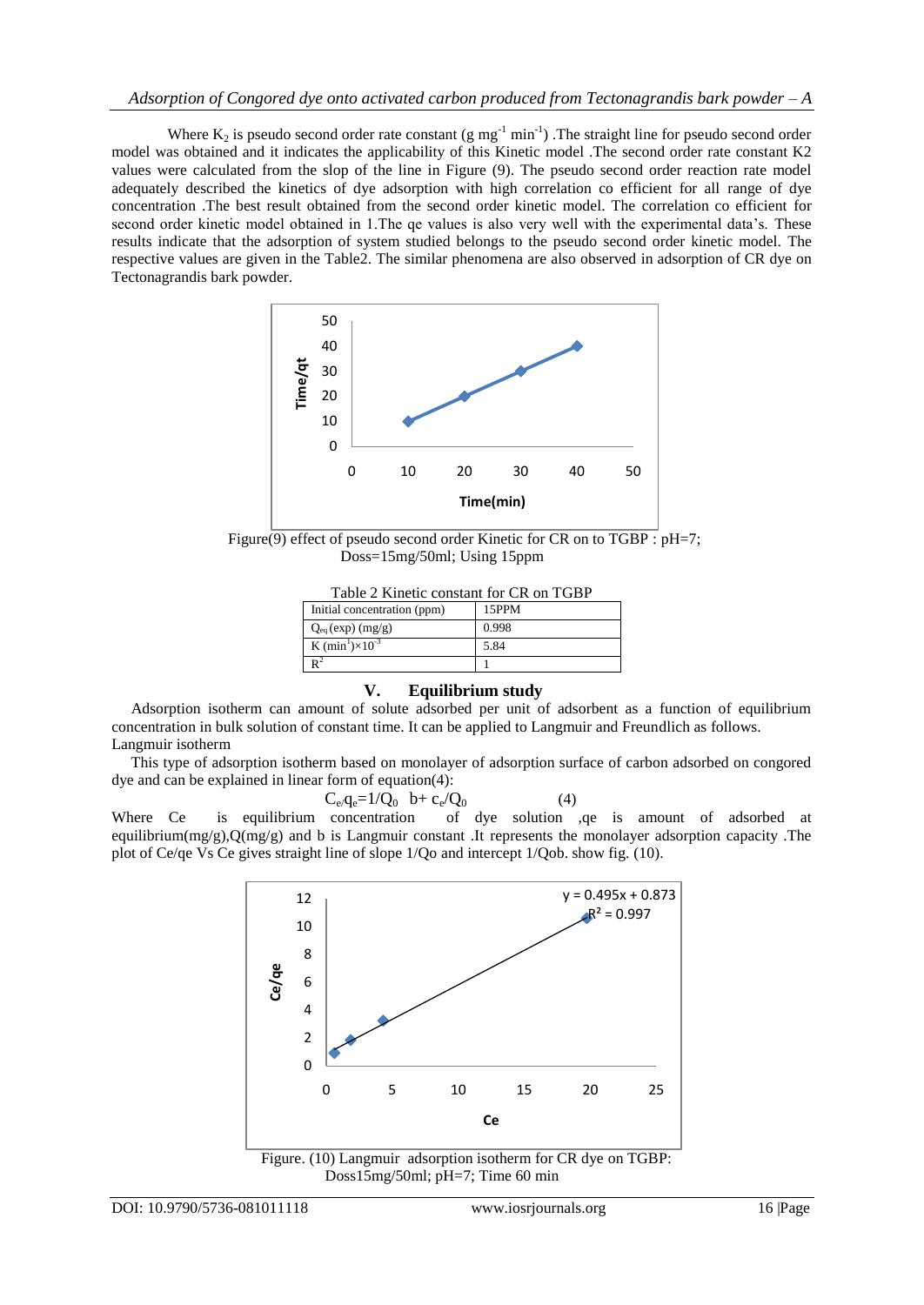The linear form of correlation co efficient value R2(0.997).These value can suggest that the Langmuir isotherm provides a good result for the adsorption model. Freundlich Isotherm

 This type isotherm can be heterogeneous adsorption process. Adsorption takes place on heterogenous surface, and through the multilayer adsorption mechanism. And can be explained linear form of Freundlish equation(5):

$$
log q_e = log K_f + 1/n log C_e \tag{5}
$$

 $q_e$  amount of adsorbed, Ce = equilibrium concentration, Kf = the constant of system. (Defined as Adsorption (or) distribution coefficient and respect the quantity of dye adsorbed into carbon adsorbents for

unit equilibrium constant), and n.  $(1/n)$  is ranging between 0 and 1 measure adsorption Intensity. From this study of congored dye conducted for 60 minutes with 15mg/L in different Time, at Ph 7, The value

of Kf and n determined from intercept and slopes. The linear plot of logqe Vs logCe. This adsorption data are shown in Figure (11).



Freundlich adsorption isotherm for CR at 15mg/50ml of adsorption concentration

| Langmuir model     | Freundlich model |
|--------------------|------------------|
| $Q_0(mg/g)=2.0202$ | $n=1.4684$       |
| $b=0.4321$         | $K_f = 0.7550$   |
| $R^2 = 0.997$      | $R^2=0.931$      |

#### **VI. Conclusions**

 The result obtained from the present investigation is helpful to Congored dye onto Tectonagrandisa bark powder. The studies were followed by data.adsorbent data, contact Time, Initial dye concentration, and pH. The amount of dye removal was found to increase with increase of time and adsorbent dose and increasing the PH, optimum contact time 1 hours' (60 minute). Maximum adsorption occurs in 7pH.The increasing pH the % removal is decreased because of protonation of surface of electron diffusion. The present result Langmuir and Freundlich modal showed a good fit. With equilibrium data. And it is followed by pseudo first order and pseudo second order kinetic modal using concentration range 10,15,20,30mg/L.

#### **References**

- [1] Beena Janveja, Krishnakant and Jyotisharma, A study of activated Rise Husk charcoal as an adsorption of congored dye present in textile industrial wast, *JPAFMAT, 8(1), 2008, 12-15*.
- [2] R. D Tchuifon, S.G.Anagho and E.Njanja, Equilibrium and Kinetic modeling of methyl orange adsorption from aqueous solution using rise husk and Egussl peeling, *Int. J. Chem., 12(3), 2014, 741 ISSN 0972-9688*.
- [3] A.Rajappa, K.Ramesh, and V. Nanthakumar, Equilibrium and Isotherm studies of congored adsorption onto commercial activated carbon, *Int. J. Curr. Res. Chem. Pharma. Sci., 1(3) 2014, 43-48*.

.

<sup>[4]</sup> Jyoti Sharma and Beena Janveja, A study on removal of Congored dye from the Effluents of Textile industry using Rise husk carbon activated by steem, *Rasayan J. Chem., 1, No.4, 2008, 936-942*.

<sup>[5]</sup> L.Jayalakshmi, V.Devadoss and K.Ananthakumar. Adsorption of Acid orange-7 dye onto Activated carbon produced from Bentonite- A study of Equilibrium Adsorption Isotherm, *Chem. Sci, Trans., 2(S1), 2013, S7-S12*.

<sup>[6]</sup> Fazlullah khan Bangash and Abdul manaf, Dyes removal from aqueous solution using wood activated charcoal of Bombox cieba tree, *Journal of the Chinese Chemical Society, 52, 2003, 489-494*.

<sup>[7]</sup> T.Santhi, S.Manonmani and T.Smitha, Removal of methyl red from aqueous solution by activated carbon prepared from the annana Squmosa seed by adsorption, *Chemical Engineering Research Bulletin, 14, 2010, 11-18*.